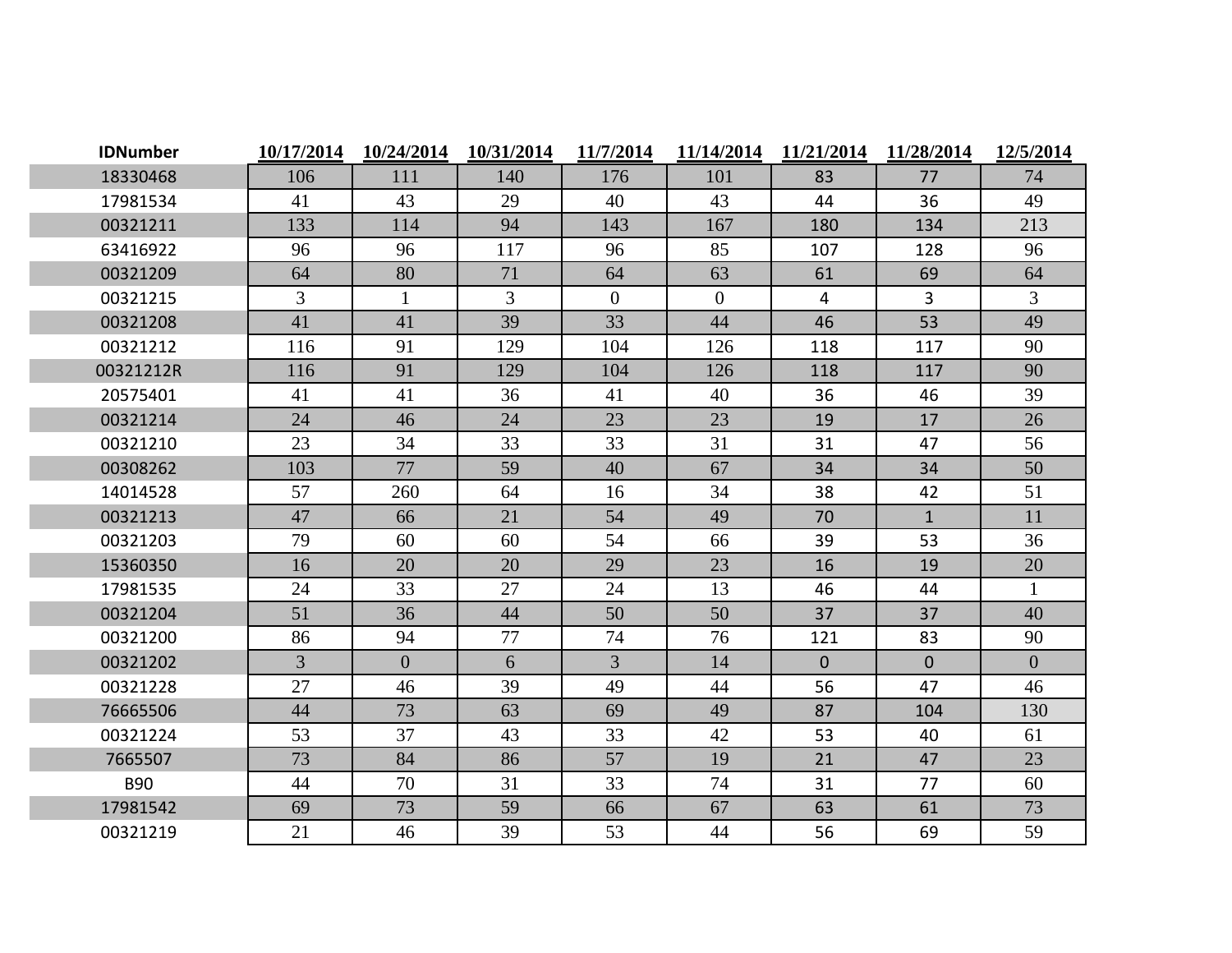| <b>IDNumber</b> | 10/17/2014   | 10/24/2014     | 10/31/2014     | 11/7/2014       | 11/14/2014     | 11/21/2014     | 11/28/2014     | 12/5/2014      |
|-----------------|--------------|----------------|----------------|-----------------|----------------|----------------|----------------|----------------|
| 00321217        | 44           | 24             | 40             | 24              | 41             | 23             | 30             | 34             |
| 00321207        | 117          | 320            | 150            | 269             | 81             | 107            | 90             | 91             |
| 00321206        | 36           | 46             | 40             | 46              | 33             | 54             | 49             | 40             |
| 00321205        | 77           | 84             | 80             | 83              | 70             | 79             | 79             | 94             |
| 15819940        | 117          | 86             | 93             | 121             | 97             | 131            | $\overline{0}$ | 71             |
| 00321218        | 39           | 30             | 40             | 34              | 27             | 34             | 20             | 39             |
| 15819941        | 59           | 56             | 70             | 60              | 69             | 99             | 100            | 74             |
| 14449781        | 46           | 66             | 66             | 44              | 70             | 58             | 64             | 41             |
| 14449781R       | 46           | 66             | 66             | 44              | 70             | 58             | 64             | 41             |
| 15819942        | 113          | 163            | 190            | 163             | 181            | 144            | 176            | 179            |
| 321216          | 73           | 67             | 79             | 111             | 61             | 84             | 83             | 74             |
| 17981541        | 40           | 66             | 54             | 39              | 61             | 49             | 54             | 56             |
| 14449733        | 110          | 87             | 67             | 91              | 100            | 77             | 119            | 84             |
| 58553719        | 86           | 49             | 84             | 70              | 61             | 71             | 76             | 57             |
| 00321201        | 89           | 74             | 84             | 77              | 76             | 99             | 94             | 109            |
| <b>B50</b>      | 79           | 77             | 67             | 63              | 59             | 60             | 53             | 79             |
| 21005458        | 110          | 89             | 60             | 93              | 91             | 70             | 84             | 87             |
| 21005455        | None         | None           | None           | None            | None           | None           | None           | None           |
| 21005454        | $\mathbf{1}$ | 9              | $\mathbf{1}$   | $7\overline{ }$ | $\overline{4}$ | $\overline{4}$ | 12             | 11             |
| 00321223        | 99           | 130            | 127            | 154             | 133            | 109            | 134            | 151            |
| M80             | 79           | 79             | 67             | 67              | 67             | 94             | 63             | 103            |
|                 |              |                |                |                 |                |                |                |                |
| 18330467        | 19           | 30             | 24             | 19              | 27             | 29             | 44             | 33             |
| <b>M00</b>      | 100          | 109            | 126            | 79              | 93             | 81             | 131            | 104            |
| M01             | 21           | $\overline{4}$ | $\overline{0}$ | $\mathbf{1}$    | 10             | 14             | 14             | 11             |
| <b>B05</b>      | $\mathbf{1}$ | $\mathbf{1}$   | $\overline{3}$ | $\overline{4}$  | $\mathbf{1}$   | $\mathbf 0$    | $\overline{2}$ | $\overline{0}$ |
| <b>B05R</b>     | $\mathbf{1}$ | $\mathbf{1}$   | $\overline{3}$ | $\overline{4}$  | $\mathbf{1}$   | $\mathbf{0}$   | $\overline{2}$ | $\overline{0}$ |
| M10             | 50           | 49             | 36             | 49              | 49             | 46             | 60             | 39             |
| 17981539        | 110          | 105            | 109            | 139             | 111            | 101            | 117            | 107            |
| 17981539R       | 110          | 105            | 109            | 139             | 111            | 101            | 117            | 107            |
| <b>B25</b>      | 31           | 36             | $\mathbf{1}$   | 33              | 47             | 34             | 55             | 43             |